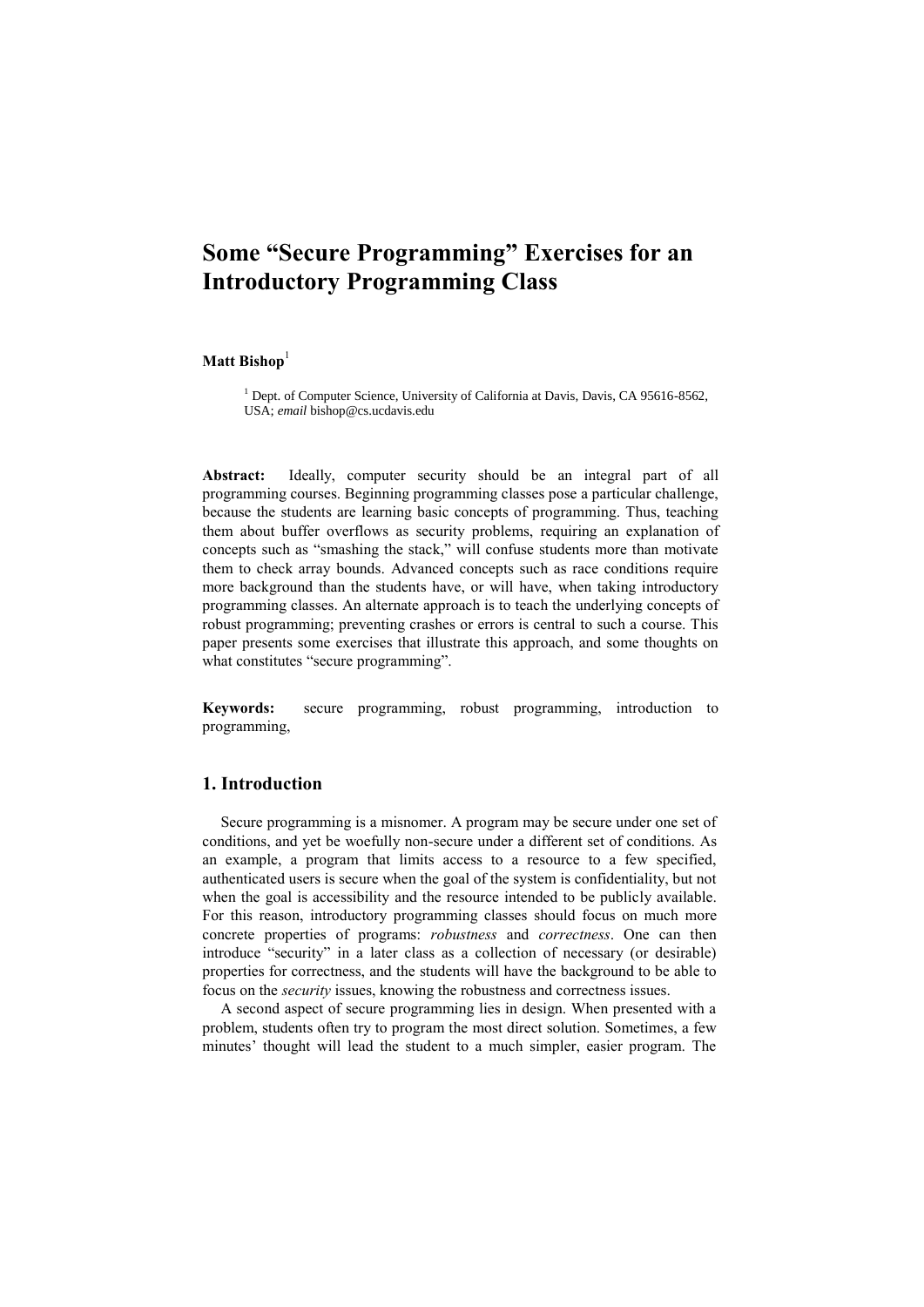trick is learning how to look beyond the statement of the problem to what the problem is trying to solve. Like understanding unstated meanings in talking with other humans, being able to see the essence of a problem may make the problem much easier—or point to a deeper problem that must be solved.

Section 2 discusses several programming exercises for introductory classes. These exercises illustrate various aspects of robust programming. Section 3 presents a problem that appears straightforward, but has an interesting subtlety of design. Section 4 discusses some aspects of a programming language suitable for introductory programming classes. Section 5 presents some concluding thoughts.

# **2. Robustness**

*Robust*, or *bomb-proof*, programming is a style that prevents programs from acting unexpectedly, for example terminating abnormally. The basic principles of robust programming are:

- *Paranoia*. If your program or library doesn't generate it, don't trust it.
- *Stupidity*. Assume the user or caller won't understand your interface, and will send anything through it.
- *Dangerous implements*. If any data structure is visible to the user or caller, assume it will change between references.
- *Can't happen*. If you are sure it can't happen, check for it and return or print an error.

These basic principles underlie a myriad of security problems. As an example, the CWE/SANS Top 25 Most Dangerous Programming Errors [1] cites 9 weaknesses that arise from insecure interaction between components—in other words, by sending incorrect data through the interface, violating the principle of stupidity. The OWASP Top Ten project [2], which identifies the most serious web application vulnerabilities, cites cross-site scripting as the top problem and injection flaws (such as SQL injection) as the second most common problem. Both of these involve ignoring the principle of paranoia because it is trusting data that the program did not generate or check. Students who learn these principles and practice them are much less likely to create software with these problems.

The problems below were given to several classes during a first course in C programming. They can easily be adapted to work with other languages.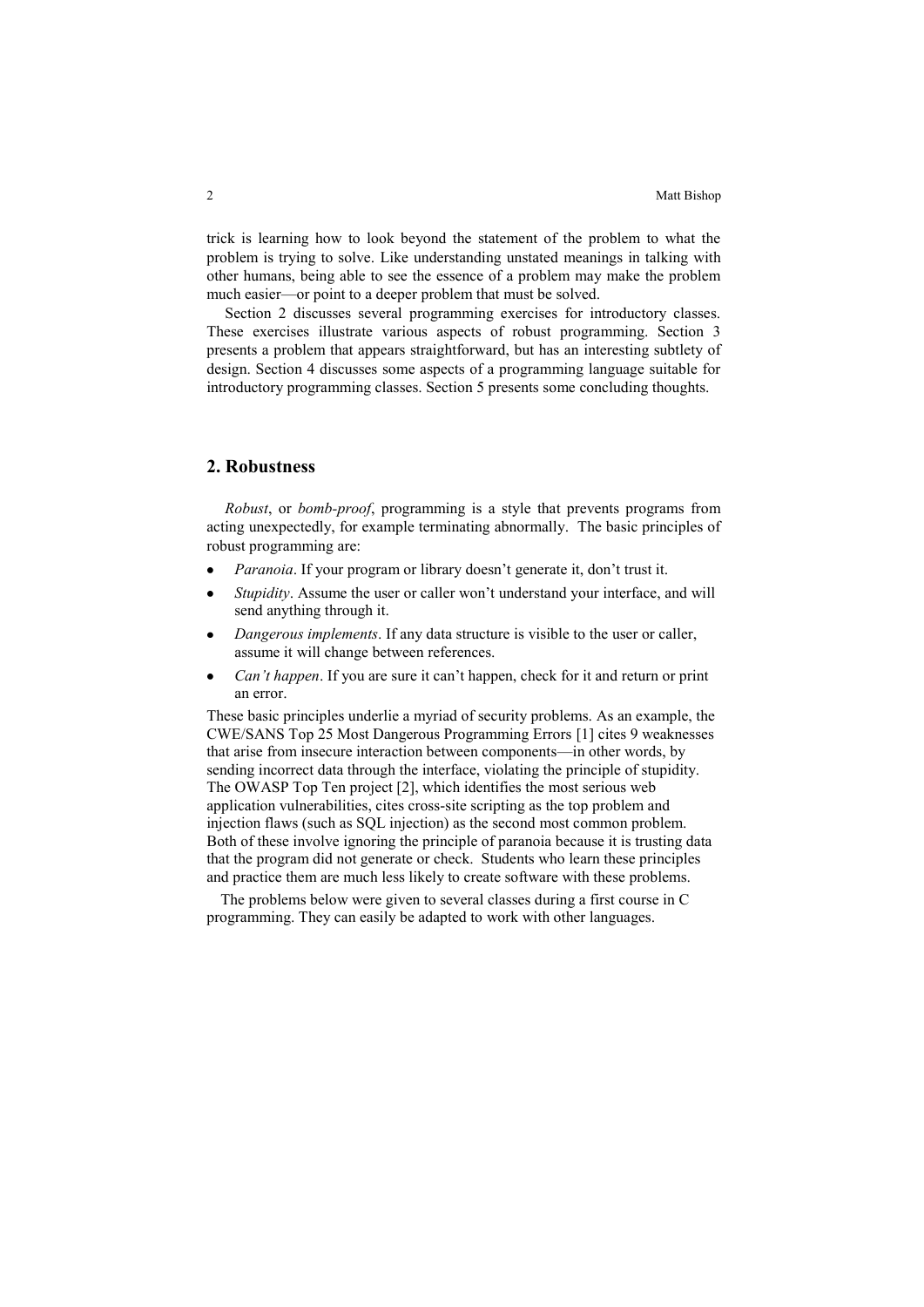#### **2.1. Demonstration of the Problem**

One of the ways to impress upon students how important these principles are, and how often they are violated, is to give them an exercise that demonstrates problems with standard functions and libraries.

*Problem*. Please write three programs that use functions from the standard I/O library. You are to call the functions in such a way that they cause the program to crash, or generate unpredictable results. To demonstrate crashing, use output from *gdb*(1) to show that the crash occurred within the standard I/O library. To demonstrate unpredictable results, run your program without changes on at least two different types of computers in the student laboratories. Note that you *must* supply the correct type of argument for the function. You may not, for example, pass a character pointer when a file pointer is expected.

This problem is typically given near the end of the first course in programming, when the students have a basic knowledge of debugging, have used *gdb* to find bugs in programs, and have worked with the standard I/O library.

The (admittedly anecdotal) responses to this question are interesting. At first, the students are nervous because they don't believe they will find anything. Then one or two students will find something, and suddenly many of the students will become excited, and tackle the problem. It generates quite a bit of discussion, especially about the assumptions that the authors of the library made, and the environment for which the library was designed.

About 10 years ago, this problem was surprisingly easy; calls with **NULL** file pointers, or negative numbers, worked like a charm. Recently, though, the robustness of many versions of the standard I/O library has improved, increasing the difficulty of this problem. Thus, now this problem would probably be more suited for a second course in programming. For the introductory course, other libraries provide the (lack of) robustness required for this exercise.

The complement of finding errors is preventing them. This is the topic of the next exercise.

#### **2.2. Handling Procedure and Function Errors**

This problem puts the students in the position of the programmer, and has them program defensively. It deals with converting a string to an integer, a topic that causes problems because the students must deal with many possible errors.

*Problem*. The function *atol*(3) takes a pointer to a character string as an argument and returns the integer value corresponding to that string. Unfortunately, it has several problems:

Overflow is not detected;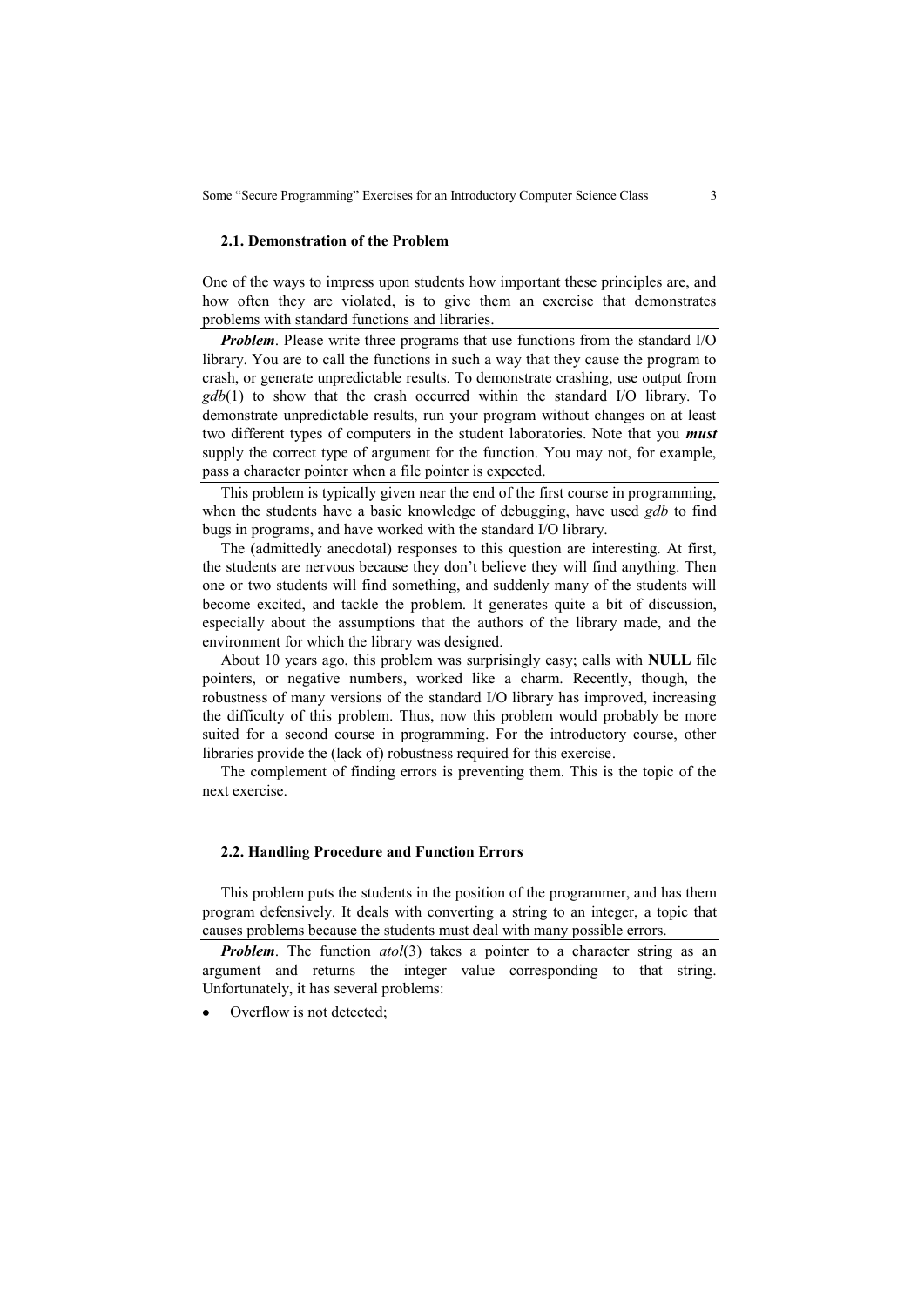- If the string is not a valid integer, it converts as much of the string as it can and then stops; and
- Most implementations do not handle a leading "+" sign.

Implement a new function called *natol* (for *n*ew atol) that handles all these problems. Your function must have the interface:

```
long natol(char *numstr, int *errcode)
```
where *numstr* is a pointer to the string whose integer value is to be returned, and *errcode* is a pointer to an integer variable which, when *natol* exits, has one of the following values:

- 0. no error has occurred; or
- 1. *numstr* points to something that is not a valid decimal integer (this includes *numstr* being **NULL**); or
- 2. overflow occurred, and the number being read was positive. The result of the function is undefined (that is, you can make it return anything you like, but it must return *something*); or
- 3. overflow occurred, and the number being read was negative. The result of the function is undefined.

This problem teaches students how to handle errors within library functions. The functions should communicate the error back to the caller, so the caller can handle the error appropriately. Having the library write an error message to the standard output or error (or some other I/O stream) without documenting that side effect can cause serious problems should the caller be producing output in a particular format.

This problem also has a design aspect to it. Checking for overflow in a language-independent way is not at all obvious, especially to beginning students. The obvious approach, checking succeeding values until the absolute value of one is smaller than the absolute value of its predecessor, doesn't always work. The correct technique uses division. As this routine iterates over the characters in *numstr*, it appends one digit per iteration; thus, the check need only confirm that the digit being appended does not cause overflow. The key idea is not to append the digit; rather, it is to determine the maximum digit that *could* be appended without causing overflow. The students have to be careful programming this to avoid causing overflow when checking for overflow.

### **2.3. Handling Input Errors**

A third problem extends the idea of checking for errors to user input by building on a common exhortation in C programming: avoid the use of *gets*(3), an input function known vulnerable to buffer overflow. Students are taught to use the function *fgets*(3), which requires a parameter indicating the size of the array in which the input line is to be stored. The subtlety of *fgets* is that if the line is too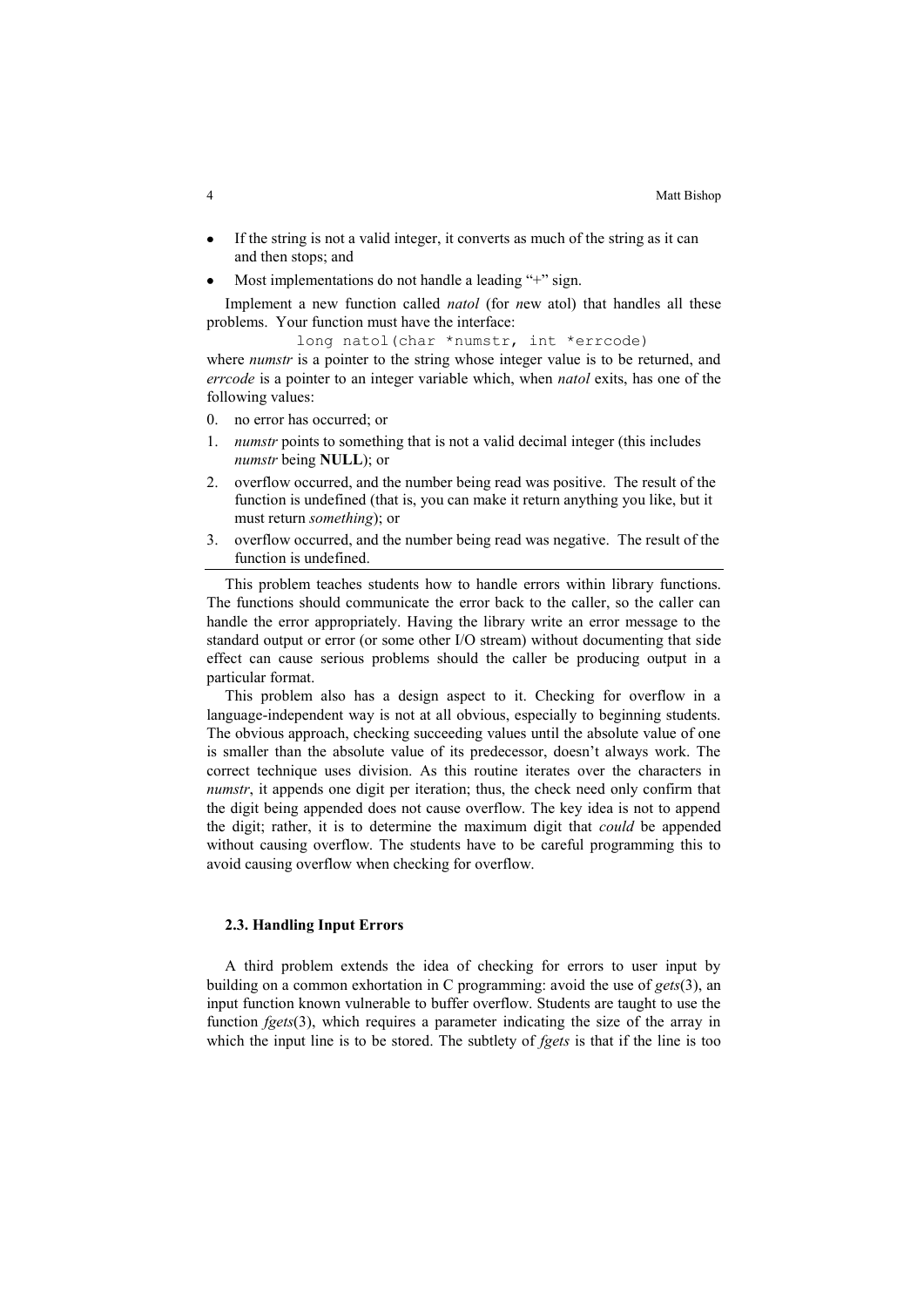long, only that part of the line that fits into the buffer is read. The next invocation of *fgets* begins reading where the previous invocation left off. This exercise provides a more intuitive interface. The function either provides the entire line, regardless of length, or (for backwards compatibility) can act like *fgets*.

*Problem*. Write a C function called *dyngets* that reads an input line of arbitrary length from a given file descriptor. The interface to *dyngets* is to be:

char \*dyngets(char \*buf, int n, FILE \*fp)

On entry, if buf is not **NULL**, then this function acts exactly like *fgets*(3).

If buf is **NULL**, then it and the second parameter, n, are ignored. On exit, *dyngets* returns a pointer to an internal buffer containing the input line. This internal buffer is allocated using *malloc*(3) or *realloc*(3). If the line is too long to fit in the currently allocated internal buffer, the buffer is grown to be long enough to hold the full line. The return value is **NULL** on end of file or error.

You are to allocate the internal buffer for *dyngets*, and you must reuse the internal buffer whenever *dyngets* is called. This buffer should be allocated using *malloc* on the first call to *dyngets*, and as you read longer and longer lines, use *malloc* to allocate a new buffer and *free*(3) to free the old one, or *realloc* (with appropriate error checking) to change the length of the buffer.

This exercise requires students to manage memory in a way that is invisible to the caller. Common mistakes are to make the internal buffer visible externally, violating the principle of dangerous implements, or not properly handling the internal buffer by either deallocating it at the beginning of each invocation, or failing to check the return value of *realloc*.

A second subtlety arises from the emulation of *fgets*. As the second argument is an integer, students must check that it is a non-negative integer. Although *fgets* should check this, some versions do not, and this causes unpredictable behavior.

#### **2.4. Assuming the Obvious: Does 1 == 1 Always?**

Students who first encounter floating point numbers do not realize that they represent a subset of the set of real numbers, and that the differences can adversely affect calculations. Some real numbers can be expressed exactly (such as 1/2), but others have no such floating point representation (such as 1/7). This exercise poses the question of "what does a floating point 1 represent on a computer".

*Problem*. Every computer is limited in the amount of precision it can represent for floating-point numbers. At some point, where epsilon is very small, the following expression will be true:

 $1.0 = 1.0 + epsilon$ 

Write a program to find the largest value of epsilon on your computer for which the above is true. Note that the value of epsilon may be different for floats and doubles. Find both values (and the value for long doubles if your compiler supports them).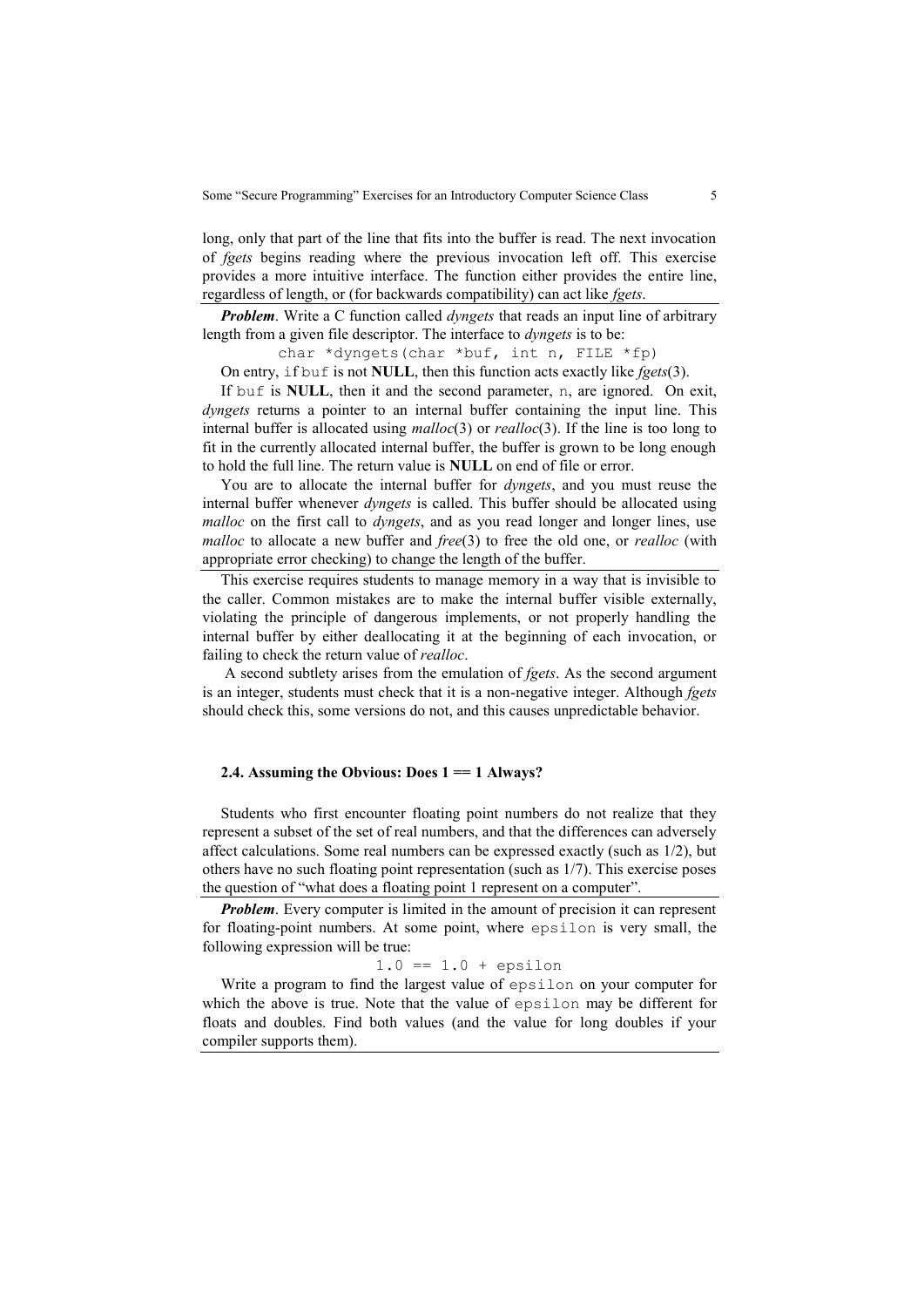This exercise has two effects. The first is to show students why one needs to question assumptions. Unless students understand how floating point numbers are represented (a topic often omitted in introductory courses), the discovery that *epsilon* can be non-zero helps them understand the need to follow the principle of "can't happen". Something that appears to be wrong is, in fact, correct!

The second is an interesting design question. Some students will treat the expression as an *algebraic* expression, and instead attempt to find the smallest value for *epsilon* that is equal to 0.0. That approach fails because very small floating point numbers can be distinguished from 0, but when added to 1, the precision of the floating point number is reduced considerably. That is, most computers can represent the real number  $2^{-63}$  exactly, but cannot represent the real number  $1+2^{-63}$  exactly, due to limits on the size of the mantissa. So the algorithm the students design must take this into account.

#### **2.5. Summary**

This section presented four problems that require students to take care to avoid non-robust behavior: incorrect results or program crashes. The first demonstrates that system libraries, on which programs rely, may be non-robust. The second and third problems encourage the students to apply the principles of robust programming to make their library routines "solid". The fourth challenges a simple yet common idea among students taking an introductory programming class: that computers are precise and exact. In fact, they are not, particularly when dealing with floating point numbers.

Two of these problems had design components. We now focus on that aspect exclusively.

## **3. Design**

Robust programming favors simplicity and elegance of algorithm. It is much easier to avoid unnecessary interfaces and poor coding when the program is simple and straightforward. Often, complex or long problems have simple solutions, and when they do, spending time to find that solution is well worthwhile.

The Monty Hall problem is a wonderful problem for teaching principles of robust design. It is based on the old TV game show *Let's Make a Deal*. In that show, the moderator, Monty Hall, would select a member of the audience, and offer them a valuable prize. The prize was behind one of three doors. Behind the other two were joke prizes, like a goat and a can of paint. The member of the audience would select one of the doors (say, door number 2). Monty would then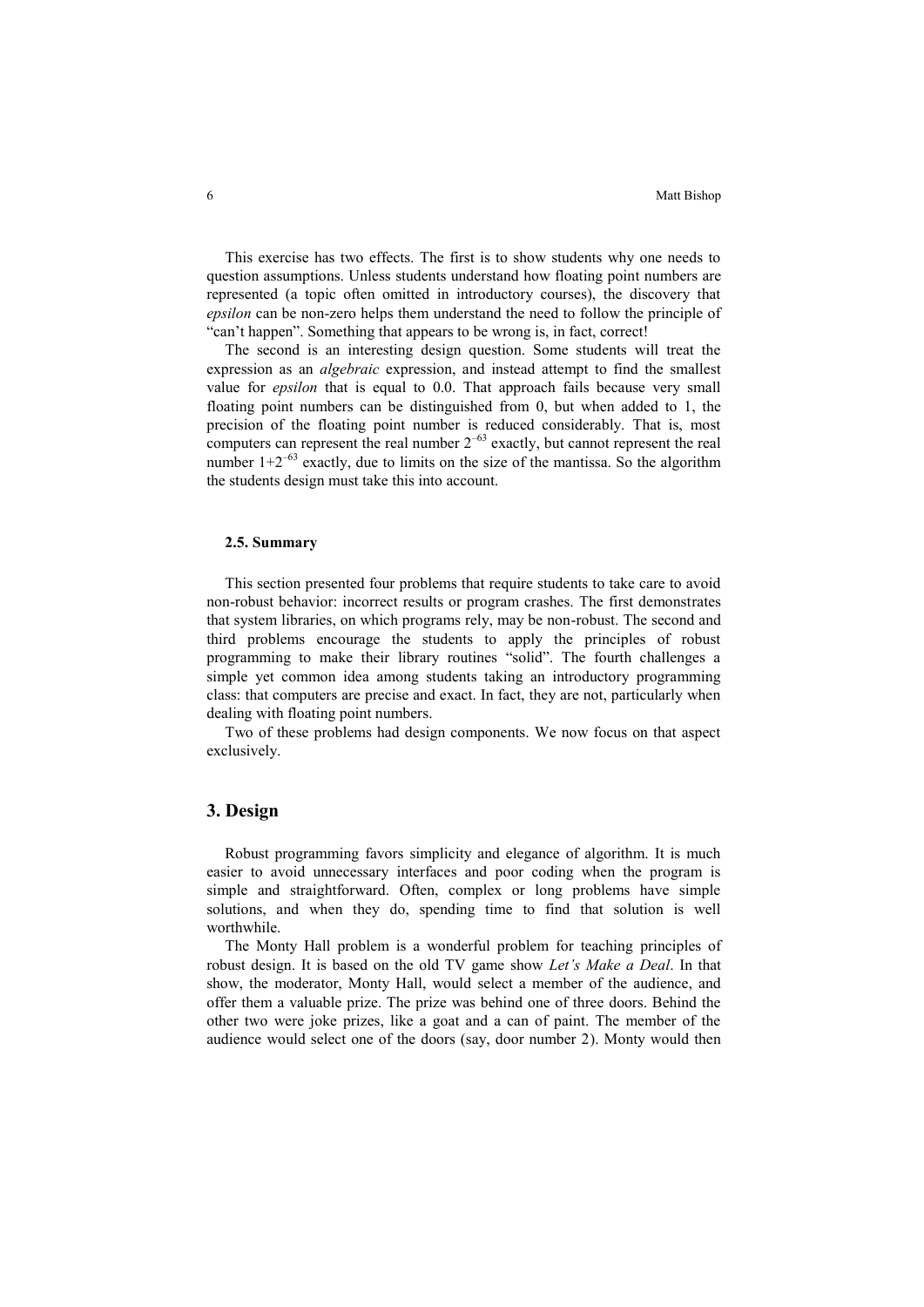Some "Secure Programming" Exercises for an Introductory Computer Science Class 7

say, "Before I show you what's behind door number 2, let me show you what's behind door number 1." Door number 1 would open, to show the can of paint. Then Monty would ask if the player wanted to change to a different door. The question is, should the player do so?

The intuitive answer is that it doesn't matter. As the door Monty opens always has a joke prize, one of the two remaining doors has a joke prize, and the other has the valuable prize. Hence the valuable prize is equally likely to lie behind either door.<sup>1</sup>

*Problem*. Write a program to simulate 100,000 iterations of the Monty Hall problem. Use the simulation to demonstrate whether it is to the player's advantage to change doors. Please explain your results.

When given in an introductory programming class at UC Davis, student assignments used essentially the following algorithm (iterated the requisite number of times):

choose a random door for the valuable prize

player chooses a random door

Monty shows player a door without the valuable prize

generate a random number between 1 and 2 inclusive

if that number is 1, player changes door

if player's door is same as door with valuable prize, increment counter At the end, the program divides the counter by the number of iterations for the probability that the player will get the valuable prize should she change doors.

A much simpler solution arises when one notices that the number of the door Monty shows is irrelevant. It will *never* be the one with the valuable prize. So, all that matters is whether the player's initial choice is the door with the valuable prize. If it is not, the switch will give the player the valuable prize. If it is, the switch will give the player a joke prize. Thus, the following algorithm also solves the exercise:

choose a random door for the valuable prize

player chooses a random door

if player did not choose door with valuable prize, increment counter

The probability is computed as before.

 $\overline{a}$ 

The reason this problem is so useful is because the correct answer is counterintuitive, unless you look at the problem in the right way; and the simulation appears to give the wrong answer. Thus, this problem forces the students to analyze their design in detail.

<sup>1</sup> The correct answer requires the student to remember there are *three* doors, not two. The probability that the initial selection is the door with the valuable prize is 1/3. The probability that the valuable prize is behind one of the other two doors is 2/3. When Monty opens a door, that door cannot contain the valuable prize. Thus, the probability is 2/3 that the unselected, unopened door is the door with the valuable prize. So it is to the player's advantage to change her selection.